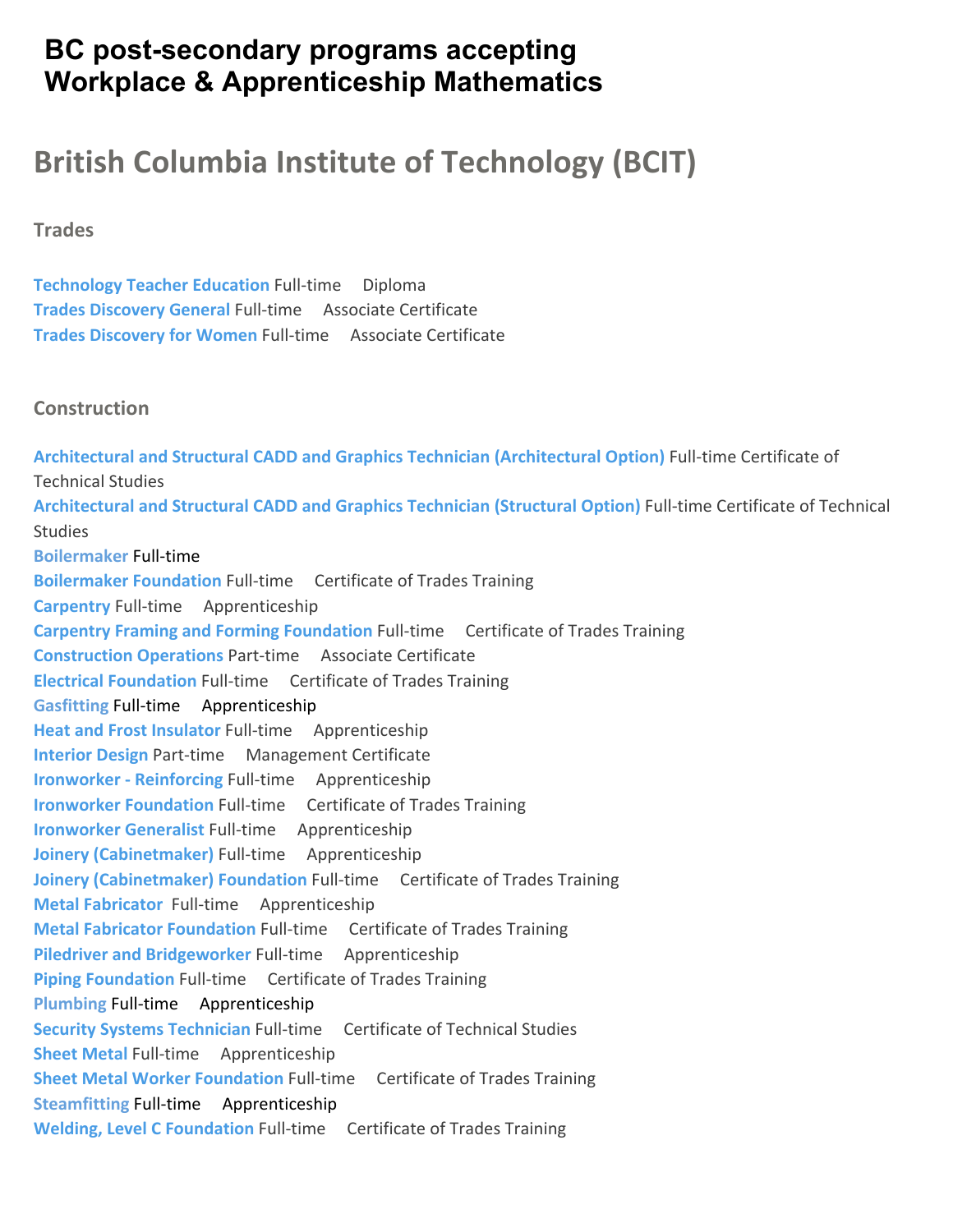## **Electrical/Electronics**

**Computer and Business Equipment Technician** Full‐time Diploma of Technical Studies **Electrical Foundation** Full‐time Certificate of Trades Training **Electronics Technician Common Core** Full‐time Certificate of Technical Studies **Industrial Instrumentation & Controls Technician** Full‐time Diploma of Technical Studies **Security Systems Technician** Full‐time Certificate of Technical Studies **Telecommunications Technician** Full‐time Diploma of Technical Studies **Wireless Communications Technician** Full‐time Diploma of Technical Studies

#### **Mechanical**

**Benchperson** Full‐time Apprenticeship **CNC Machinist Technician** Full‐time/Cooperative Education Diploma of Trades Training **Circular Sawfiler** Full‐time Apprenticeship **Domestic/Residential Certified Geothermal and Heating Technician (Module A)** Full‐time Apprenticeship **Domestic/Residential Certified Heating Technician (Module C ‐ Hydronics)** Full‐time Apprenticeship **Domestic/Residential Certified Heating Technician (Module D ‐ Forced Air)** Full‐time Apprenticeship **Heating, Ventilation, Air Conditioning and Refrigeration Technician** Full‐time/Cooperative Education Diploma of Trades Training **Machinist** Full‐time Apprenticeship **Machinist Foundation** Full‐time Certificate of Trades Training **Millwright Full-time** Apprenticeship **Millwright Foundation** Full‐time Certificate of Trades Training **Power Engineering (Technical Program)** Full‐time Certificate of Technical Studies **Power Engineering (General Program)** Full‐time Certificate of Trades Training **Refrigeration** Full‐time Apprenticeship **Refrigeration Mechanic Foundation** Full‐time/Cooperative Education Certificate of Trades Training **Saw Fitting Full-time** Apprenticeship

### **Transportation**

**Aircraft Gas Turbine Technician** Full‐time Certificate of Technical Studies **Aircraft Maintenance Engineer Category 'M' (Maintenance)** Full‐time Diploma of Technical Studies **Aircraft Maintenance Engineer Category 'S' (Structures)** Full‐time Certificate of Technical Studies **Airline and Flight Operations ‐ Commercial Pilot** Full‐time Diploma of Technical Studies **Airport Operations** Full‐time Diploma of Technical Studies **Automotive Collision Repair Technician Foundation** Full‐time Diploma of Trades Training **Automotive Refinishing Technician Foundation** Full‐time Certificate of Trades Training **Automotive Service Technician** Full‐time/Cooperative Education Diploma of Trades Training **Automotive Service Technician (Ford ASSET Option)** Full‐time/Cooperative Education Diploma of Trades **Training Automotive Technician** Full‐time Apprenticeship